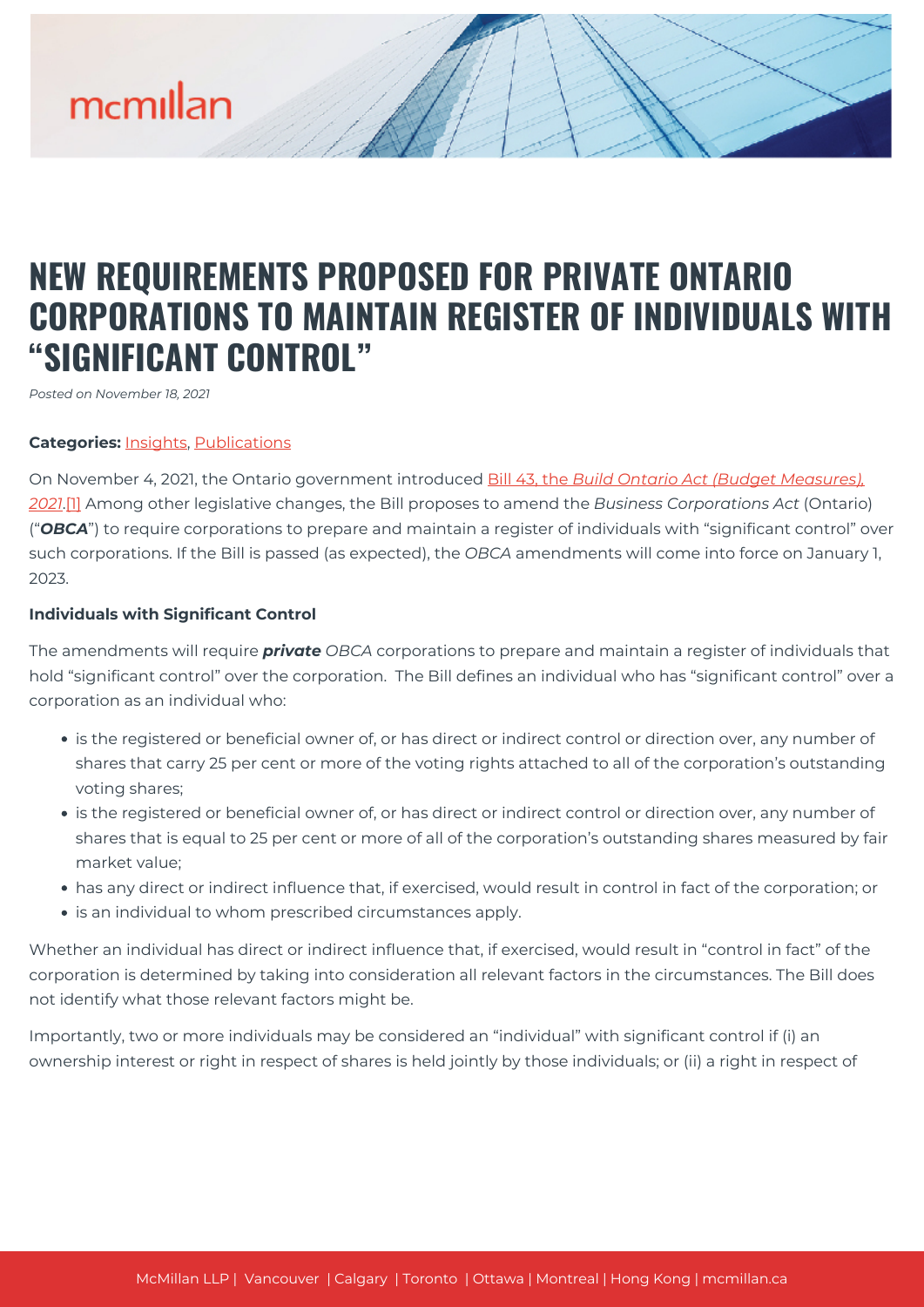

shares is exercised jointly or in concert by those individuals.

# **Register of Individuals With Significant Control**

A corporation's register of individuals with significant control must contain the following information for each individual:

- name, date of birth and address;
- jurisdiction of residence for tax purposes;
- the date on which the individual became (and if applicable, ceased to be) an individual with significant control;
- a description of how the individual is an individual with "significant control";
- any other prescribed information to be set out in forthcoming regulations; and
- a description of the steps taken to identify all individuals with significant control and to ensure that the information in the register is accurate, complete and up to date.

Subject to forthcoming regulations that will set out how the register is prepared and maintained, corporations will be required to update the register at least once during each financial year, and within 15 days of becoming aware of any information that is required to be in the register or the change of information already included on the register.

To assist corporations to gather the information required for a register, the Bill requires that shareholders who receive a request from the corporation for any of the required information to provide an accurate and complete reply "promptly and to the best of their knowledge".

### **Failure to Comply**

Any director or officer of a corporation who knowingly authorizes, permits or acquiesces in the corporation's failure to maintain the register, in the recording of false or misleading information in the register, or provides any person or entity false or misleading information relating to the register, is considered to have committed an offense under the OBCA. Similarly, a shareholder who knowingly contravenes its obligation to reply accurately and completely to a request for information from the corporation commits an offense under the OBCA. Upon conviction of such offence, the director, officer or shareholder, as applicable, is liable to a fine not exceeding \$200,000, or to imprisonment for a term not exceeding six months, or both.

### **Third Party Access and Personal Information**

The register will not be available to the public, however, the amendments permit disclosure of a corporation's register to a number of inspecting officials, including law enforcement officers, tax officials and certain